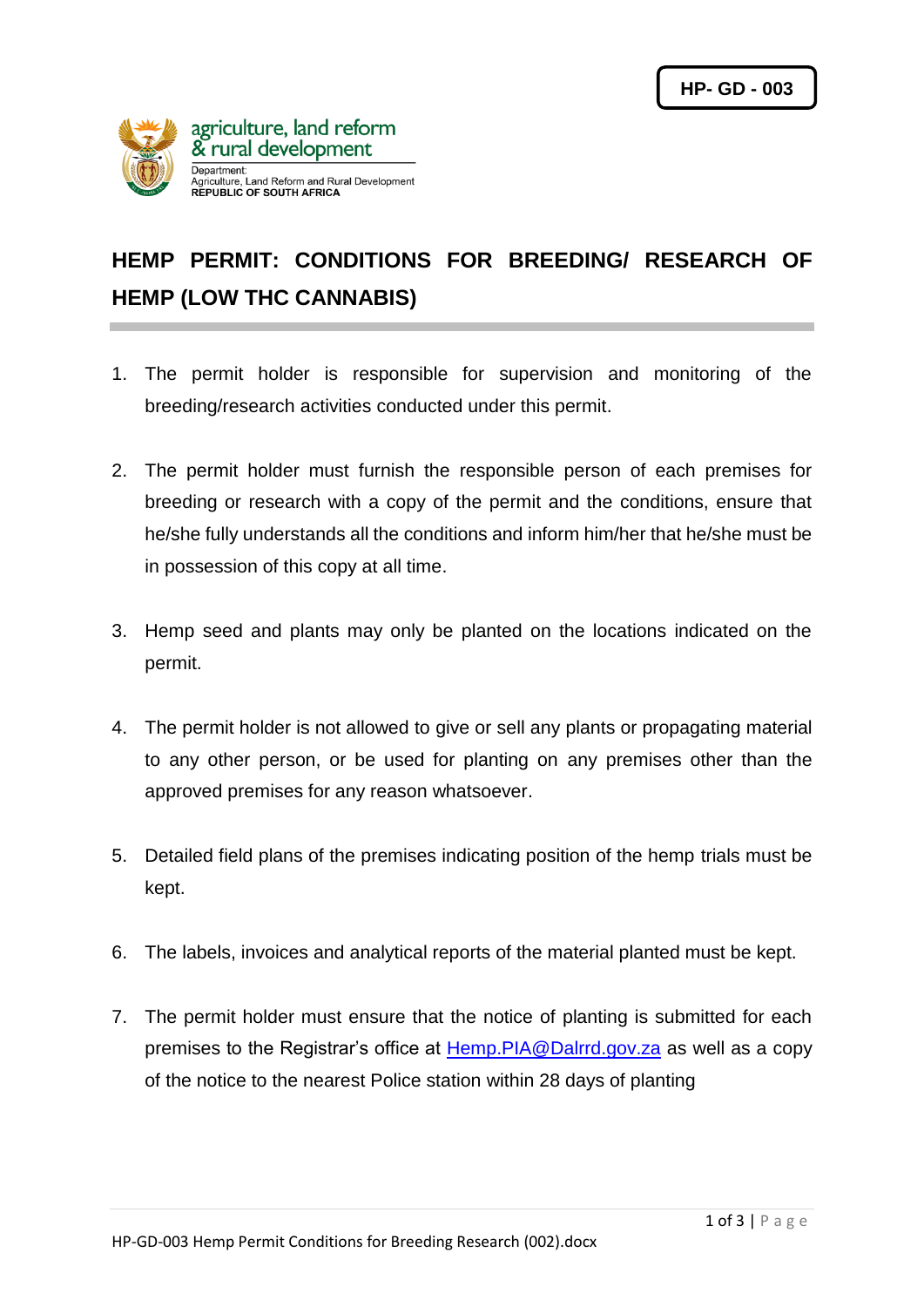- 8. Detail records must be kept (logbook) of all activities relating to breeding/research of hemp on the premises, including all inspections conducted. The records/logbook must be available for inspection by the authorized inspector
- 9. Authorized inspectors must be allowed access to conduct inspection of the premises and facilities or any activity relating to hemp.
- 10. Complete records must be kept of treatments, planting dates, spraying programs, inspection reports and submit a summary of these records with the annual report.
- 11. The site must have controlled access and only for authorised persons and must be clearly marked in English and the official language of the surrounding area stating the planting consists of Hemp - low THC Cannabis.
- 12. The Permit holder is responsible to ensure that the relevant samples for testing THC are taken, keeping in mind that sampling for testing of THC levels for fiber varieties must be done within one week before harvesting and in case of varieties for other purposes, within 15 days from the onset of flowering.
- 13. In case where trial plantings have failed, e.g. due to environmental conditions, natural disaster or unauthorised removal during the growing season, the permit holder must immediately notify the Registrar's office and report it to the nearest Police Station
- 14. In the event where hemp material must be transported, the following must accompany the consignment (in final evaluation stages before submitting varieties for registration):
	- a. Transport declaration
	- b. Copy of hemp permit of the holder of the permit for breeding/research
	- c. Variety details (variety reference/code, amount of seed or plants)
	- d. Copy of analytical report relating to the consignment
- 15. The permit holder must submit an annual report to the Registrar on the breeding/research conducted and the outcomes by 30 June every year.